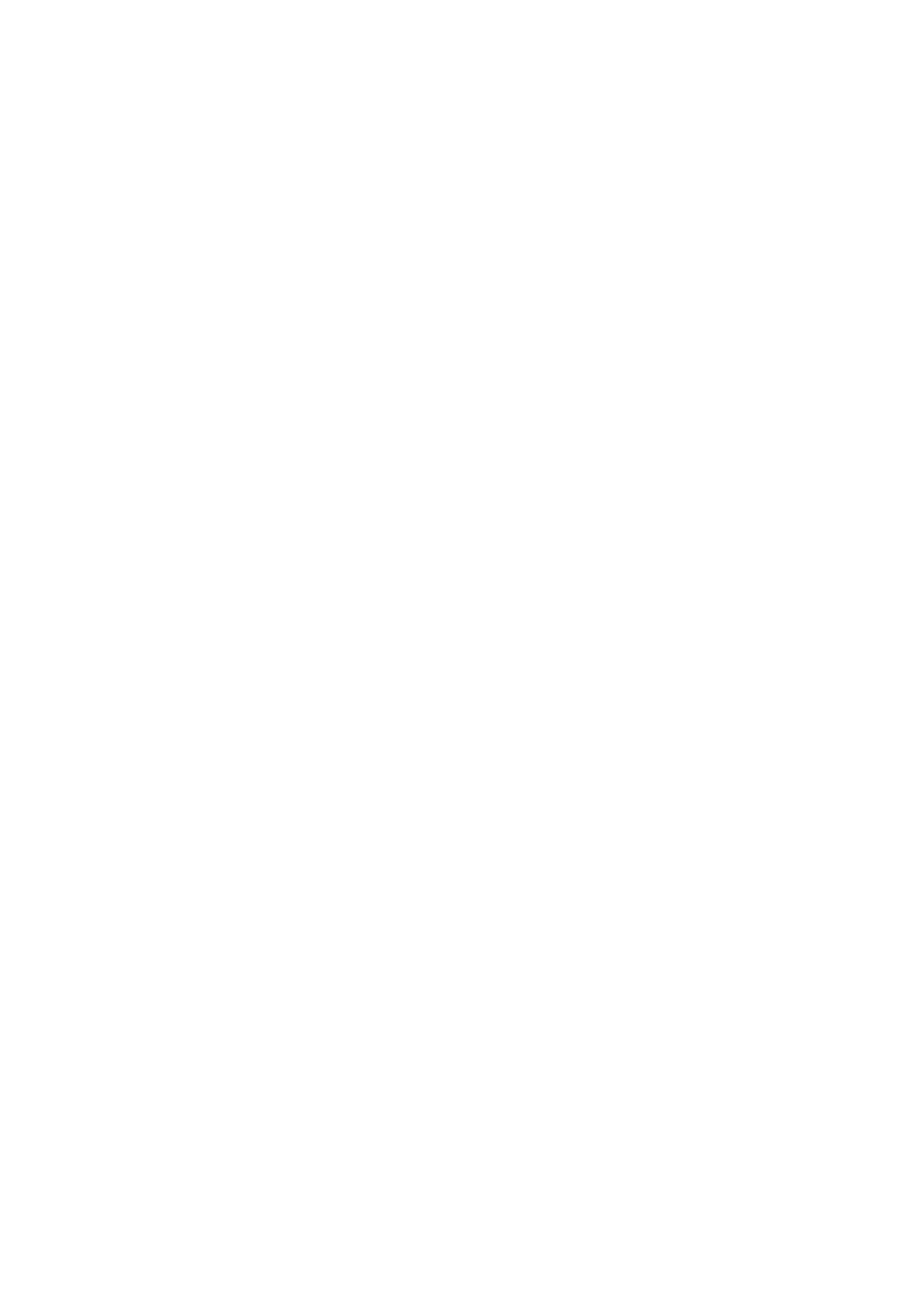### Important Information

These are the Terms and Conditions for your Balkerne Asset Management Managed Stockbroking Service. You are advised to read them carefully. The terms of the Application Form and Key Features Document also form part of these terms.

These Terms amend the terms of any agreement which we previously entered into with you in respect of the Investment Portfolio.

## 1 Commencement

 These Terms set out the detail of an agreement between you and us. Such agreement will come into force on the Effective Date. We reserve the right to reject an application.

## 2 Appointment

- 2.1 You appoint Balkerne Asset Management as Discretionary Managers for your Investment Portfolio with authority to manage it in accordance with these Terms, your Application Form, the Key Features Document and the Regulations.
- 2.2 You authorise Balkerne Asset Management to undertake any functions required of a Discretionary Manager under the Regulations on your behalf and to comply with any other legislation or regulation which may affect, or be in any way connected with, the Investment Portfolio now or in the future.

#### 3 Delegation

- 3.1 Subject to the Rules and Regulations, we may delegate any of our functions or responsibilities under these Terms to any person provided that before doing so we satisfy ourselves that such person is competent to carry out those functions or responsibilities.
- 3.2 We may appoint an Associated Company duly authorised to act as such to be manager of your Investment Portfolio in our place. In such circumstances, that Associate Company will manage the Investment Portfolio in accordance with these terms.

#### 4 Material Interests

You agree that your investments will be registered in the same name as those of other clients and that, in consequence, from time to time as part of normal settlement procedures where investments are pooled, your investments may be used with those of other clients to settle various transactions. You should be aware that your investments will not necessarily be immediately identifiable, and that, if we were to become insolvent, you might encounter delays in recovering your assets and possibly an increased risk of loss.

#### 5 Notices

- 5.1 All notices and instructions and any other documents relating to these Terms must be sent to us at our Administrative Office.
- 5.2 We will send you all statements, notices and other documents relating to these Terms to your most recent address notified to us. They will be deemed to be received by you on the fifth Business Day after posting.
- 5.3 All cheques, documents of title, etc., may be sent by post to your last known address and at your own risk. The Recorded Delivery service will not normally be used.

#### 6 Management

6.1 We will review and manage your investment portfolio on a discretionary basis, according to your chosen investment strategy. We may take such action as we in our absolute discretion determine regarding all voting and other rights and powers and shall not be under any obligation to inform you of each occasion of the opportunity to vote.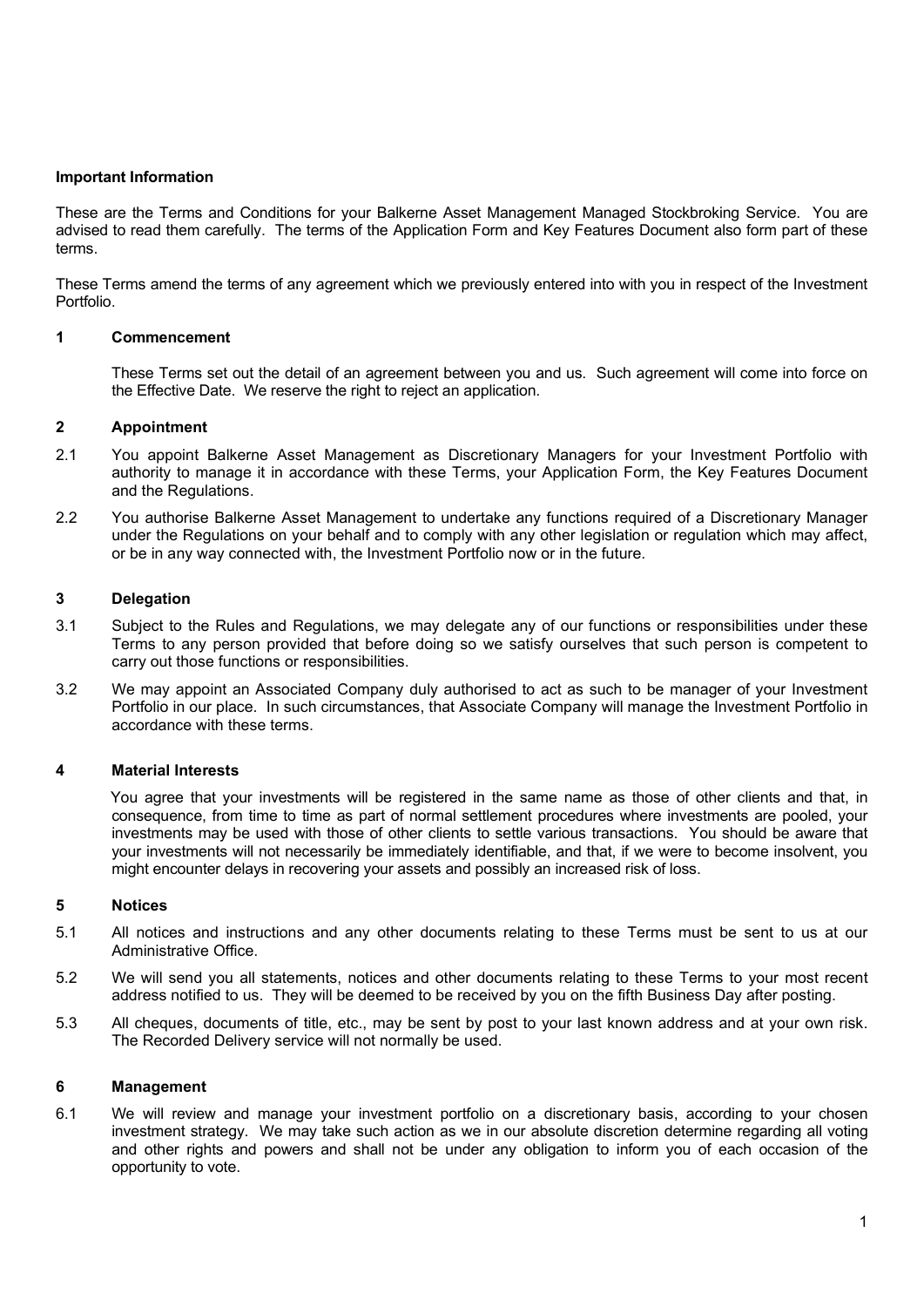- 6.2 The investments in the Managed Stockbroking Service will be restricted to equities, gilts and other fixedinterest/bond investments, unit trusts, investment trusts, open-ended investment companies, other collective investments, alternative investments (such as absolute return funds or multi-asset strategy funds) and cash. We will assume that there are to be no restrictions on us regarding the type of investment or markets in which funds can be invested, unless agreed in writing to the contrary, e.g. for ethical reasons.
- 6.3 We or any Associated Company may aggregate any transaction for you with those of other investors although this may result in a less favourable transaction price than might have been achieved had the transaction been effected separately.
- 6.4 You may not create any security over, or transfer your rights in, the portfolio investments.

## 7 Custody

- 7.1 You have agreed for your investments to be registered in the name of Winterflood Client Nominees Ltd, The Atrium Building, Cannon Bridge, 25 Dowgate Hill, London, EC4R 2GA. Winterflood Client Nominees Limited is not itself authorised under the Financial Services Act 2000 but we accept responsibility for its acts and omissions.
- 7.2 Eligible securities will be held in the CREST system where appropriate. Other, non-CREST eligible securities will be held either in certificated or uncertificated form by Winterflood Securities Ltd, The Atrium Building, Cannon Bridge, 25 Dowgate Hill, London, EC4R 2GA. We may also arrange for your investments to be held with another custodian where Winterflood Securities Ltd cannot be used. We will use due skill, care and diligence in selecting and appointing custodians and accept responsibility for any loss caused by the acts or omissions of the appointed custodian.
- 7.3 Our appointed CREST custodian is Winterflood Securities Ltd, The Atrium Building, Cannon Bridge, 25 Dowgate Hill, London, EC4R 2GA. You retain beneficial ownership of the securities held in your Portfolio at all times.
- 7.4 Balkerne Asset Management and Winterflood Securities Ltd are entitled to retain your assets until any charges due to us in relation to the administration or custody of your assets have been paid in full, but will not exercise any such right for any other purpose.
- 7.5 If you advise that such documents are to be held by yourself or by your nominated custodian without our recommendation, then we accept no responsibility for loss caused by the acts or omissions of your custodian. If we need to obtain the documents for any business which we are arranging for you, you agree to instruct your nominated custodian to make documents available to us or to give us a general authority to make such instructions on your behalf.

# 8 Client Money, Dividends, Interest and Corporate Actions

- 8.1 Subject to compliance with the Rules and the Client Money Regulations, receipts and other monies held within your portfolio which are pending investment will be deposited with the bank as client money in a client account which has statutory trust status. We will not be liable for any default of the Bank. Except as stated in Clause 13, and subject to clause 8.2, interest derived from monies deposited in such an account will be credited to your Investment Portfolio and will be added to the monies to be invested
- 8.2 If due and applicable, we will pay you interest at the following rate: Bank of England Base Rate less 2% subject to a minimum rate of 0.01% pa. We will credit your Investment Portfolio quarterly in March, June, September and December with gross interest on the balance standing in your account in accordance with the Financial Services (Client Money) Regulations; however, interest amounting to £2 or less per quarter will not be paid to you and may be retained by the firm.
- 8.3 Winterflood Client Nominees Ltd and / or Balkerne Asset Management will do all that they reasonably can to collect any dividends, interest, or any other entitlements to which you may be entitled, and we will credit these to your Portfolio at the earliest opportunity, subject to the deduction of any taxes which may be levied against such receipts. Neither Winterflood Client Nominees Ltd nor Balkerne Asset Management can be held legally liable if a company fails to inform either party about a corporate action and/or a subsequent non-payment of monies to which you may have been entitled.
- 8.4 Where applicable, it is the firm's policy to accept a 'cash' offer as the default option instead of an additional stock dividend.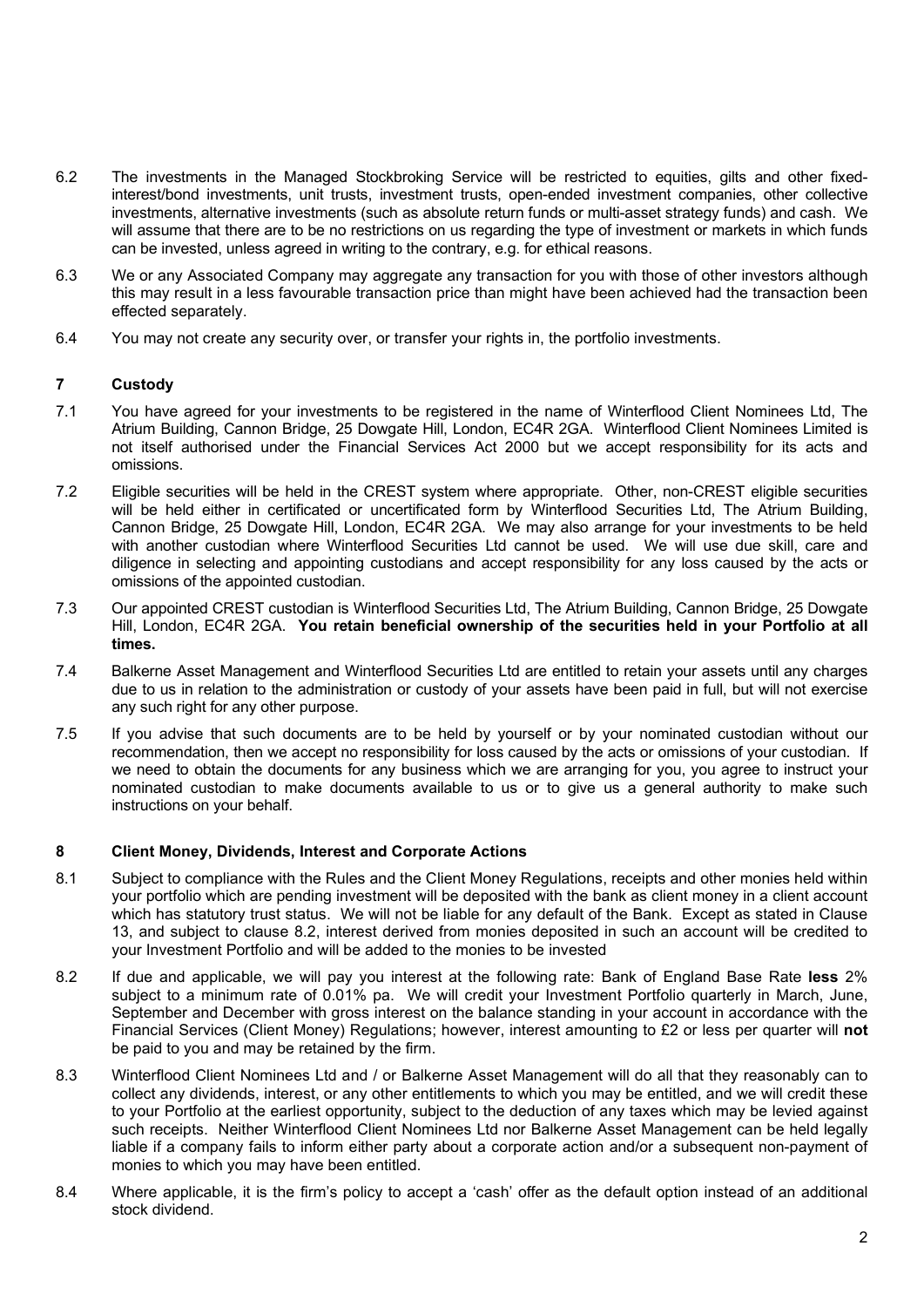8.5 Any non-attributable fractional entitlements may be sold, and we will keep the cash for our benefit. This will arise where an entitlement cannot be exactly allocated between portfolio accounts because the units or number of shares cannot be divided exactly between each holder.

### 9 Investment Objectives

 Full details of the Investment Objectives are contained in the Balkerne Asset Management Managed Stockbroking Service Key Features Document, which should be read in conjunction with and form part of these Terms.

## 10 Investment Restrictions

- 10.1 Neither Winterflood Securities Ltd, Winterflood Client Nominees Ltd, nor Balkerne Asset Management will deposit for the purpose of providing collateral for a loan, or use as security to borrow money on your behalf, the documents showing your ownership of your investments, unless you have first given your consent to us in writing.
- 10.2 We are not authorised to act on your behalf in the underwriting of any new issue or offer for sale of securities. We will not advise you on options, warrants or margined transactions. We are not permitted to purchase investments that are not readily realisable. We are not permitted to purchase 'penny' shares.
- 10.3 We are not permitted to borrow against your investments or commit you to overspend.

#### 11 Charges

11.1 Fees will be charged for discretionary investment management services in accordance with the Schedule of Charges and Costs of our Services in force at the time. The Schedule of Charges and Costs of our Services form part of these Terms and Conditions which may be amended or changed by giving you 1 months' notice in writing. Your attention is particularly directed towards:

> The annual management charge (AMC), which is charged quarterly in arrears, and is based on the value of an individual portfolio as at 31 March, 30 June, 30 September and 31 December.

> The annual compliance charge (ACC) which is based on the value of an individual portfolio as at 31 December.

> Dealing and transactional charges which are levied throughout the year as trades are undertaken on your behalf and in the best interest of portfolio management.

> Any other reasonable out-of-pocket expenditure and charges incurred during the routine administration and management of your investment portfolio subject to prior notice by us in writing.

11.2 Upon the death of an investor and where we are requested by the executors or the estate's representatives to issue a valuation of the investment portfolio for probate purposes, a probate valuation fee will be charged to and deducted from the investment portfolio. The subsequent sale or transfer of assets will be subject to our normal dealing and transaction charges.

# 12 Statements

12.1 Valuation Statements will be sent to you every quarter within 21 days of 31 March, 30 June, 30 September, and 31 December using our Valuations Online Service which is accessed via our website www.balkerneassetmanagement.com. Login credentials will be sent to you for this purpose.

In addition, you will be sent an annual statement as at 05 April (issued by the end of May), including where applicable, a Consolidated Tax Voucher, full cash, dividend and transaction statements and a Capital Gains Tax report, all via the Valuations Online Service.

12.2 We maintain a record of your holding of investments and other assets indicating whether they are subject to any charge. We will send you, or any person nominated by you in writing, annually a statement of the documents held by us or to our order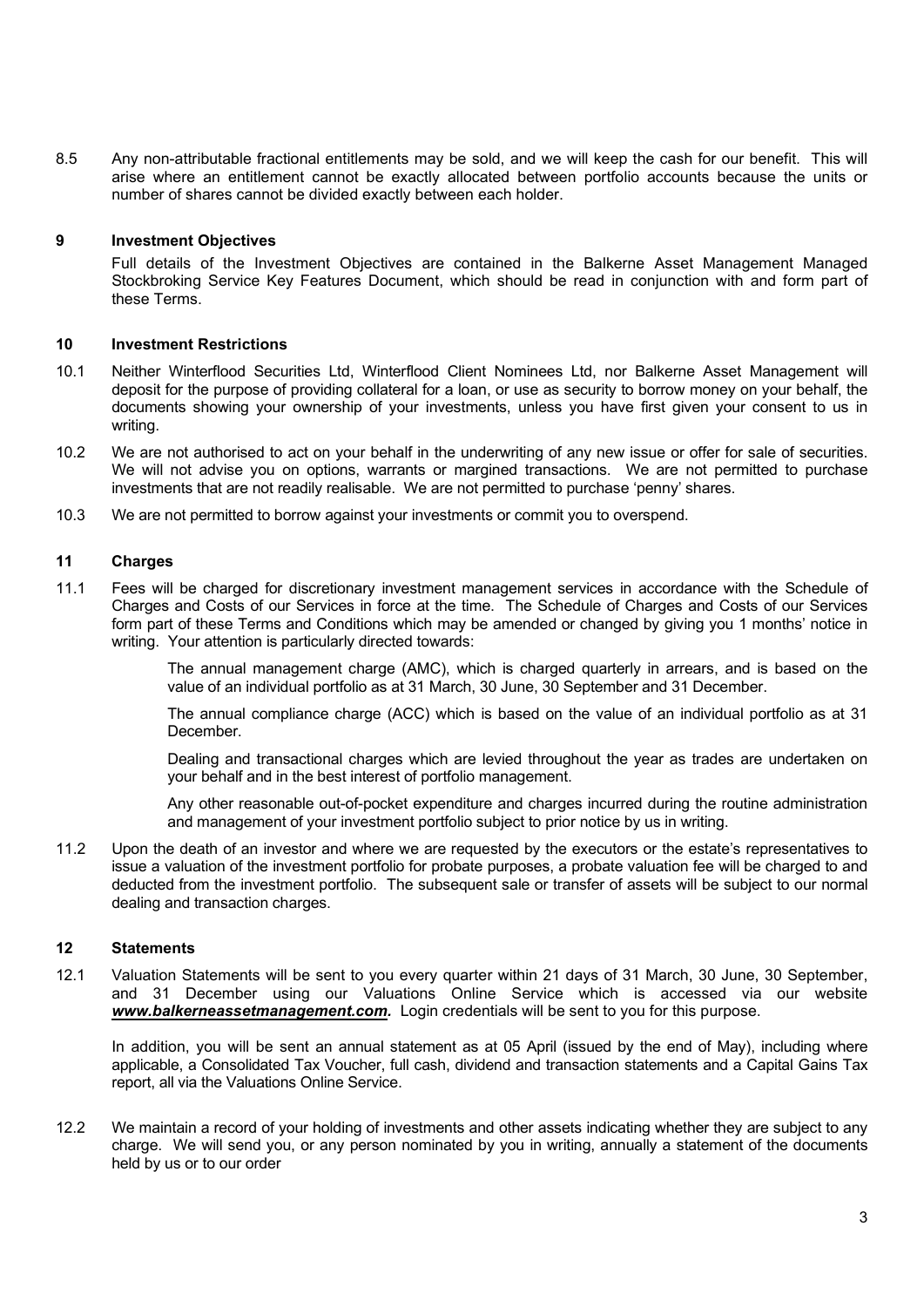### 13 Income Withdrawal Facility

 Where available, you may elect (either on the Application Form or by notifying us in writing) to receive any income received in respect of the Portfolio Investments (whether by way of dividend, distribution or otherwise) or a fixed amount as determined by you. Where you have made such an election, unless otherwise stated in the Key Features Document, all such income will be paid out on 18 of each month or, for quarterly income, 18 January, 18 April, 18 July and 18 October each year. It will be credited direct to your bank or building society account, details of which you will need to have completed on the Application Form or to have notified us for this purpose. Pending its distribution, any income credited will be held for your benefit in the client account referred to in Clause 8.1.

## 14 Termination, Transfer and Withdrawal

- 14.1 You may transfer investment assets held with other Discretionary Portfolio Managers to your Investment Portfolio. We will contact the manager(s) concerned on your behalf and effect the necessary transfers. All transfers to the Investment Portfolio must be made in cash or stock transfer.
- 14.2 Subject to any other provisions of this Clause and at your written request we will transfer all or part of your Investment Portfolio to another Discretionary Portfolio Manager at any time provided they agree to such a transfer.
- 14.3 Any withdrawal should not result in the balance of the portfolio falling below £50,000. All withdrawals will normally be paid to you within 10 working days from the date of receipt of your written instructions. If the balance of a portfolio falls below £50,000 after any such withdrawal, Balkerne Asset Management reserves the right, and at its sole discretion, to close your portfolio by liquidating the remaining stock and on completion of all sales to forward you the proceeds within 10 working days, subject to giving you at least 1 months' notice in writing.
- 14.4 Switches between unit trusts, open-ended investment companies and other collective investments held within a portfolio made by the Account Manager during the course of managing the portfolio will be effected at a charge. (See Costs)
- 14.5 Before we make a payment to you or transfer all or any Portfolio Investments pursuant to these Terms, we shall be entitled to deduct from the Investment Portfolio an amount necessary to discharge any obligations or liabilities (including tax liabilities or amounts representing tax as estimated where necessary by us) which may be due from you.
- 14.6 You may terminate your Investment at any time by giving us written instructions and subject to any outstanding charges as may apply under Clause 11 of these Terms we will arrange to pay to you the value of your Investment Portfolio.
- 14.7 We may terminate the Account after giving you 1 month's written notice if we reasonably believe or if we are of the opinion that it is impracticable to administer the Account in accordance with these Terms and Conditions.
- 14.8 On termination, we will continue to administer your Investment Portfolio to facilitate the settlement of all outstanding transactions, for example receipt of income and tax reclaims which may be due. After such transactions have been settled and their value has been paid to you these Terms will terminate. We shall not be responsible for reclaiming on your behalf any tax which is refundable to you in respect of:
	- i) Income arising from the Portfolio Investments the payment date for which occurs after the Investment Portfolio is closed; or
	- ii) Interest credited to the Investment Portfolio after the Investment Portfolio is closed.
- 14.9 We may at our absolute discretion terminate your Investment Portfolio at any time by giving written notice to you. Such notice will take effect 1 calendar month after posting and as soon as reasonably practicable thereafter we will (subject to any outstanding charges as may apply under Clause 11) transfer the value of your Investment Portfolio to you (or as you otherwise direct).
- 14.10 On termination or transfer of the Account, any fees due to the date of termination or transfer including a pro rata proportion of any periodic fees will be payable by you and deducted by us from the Account.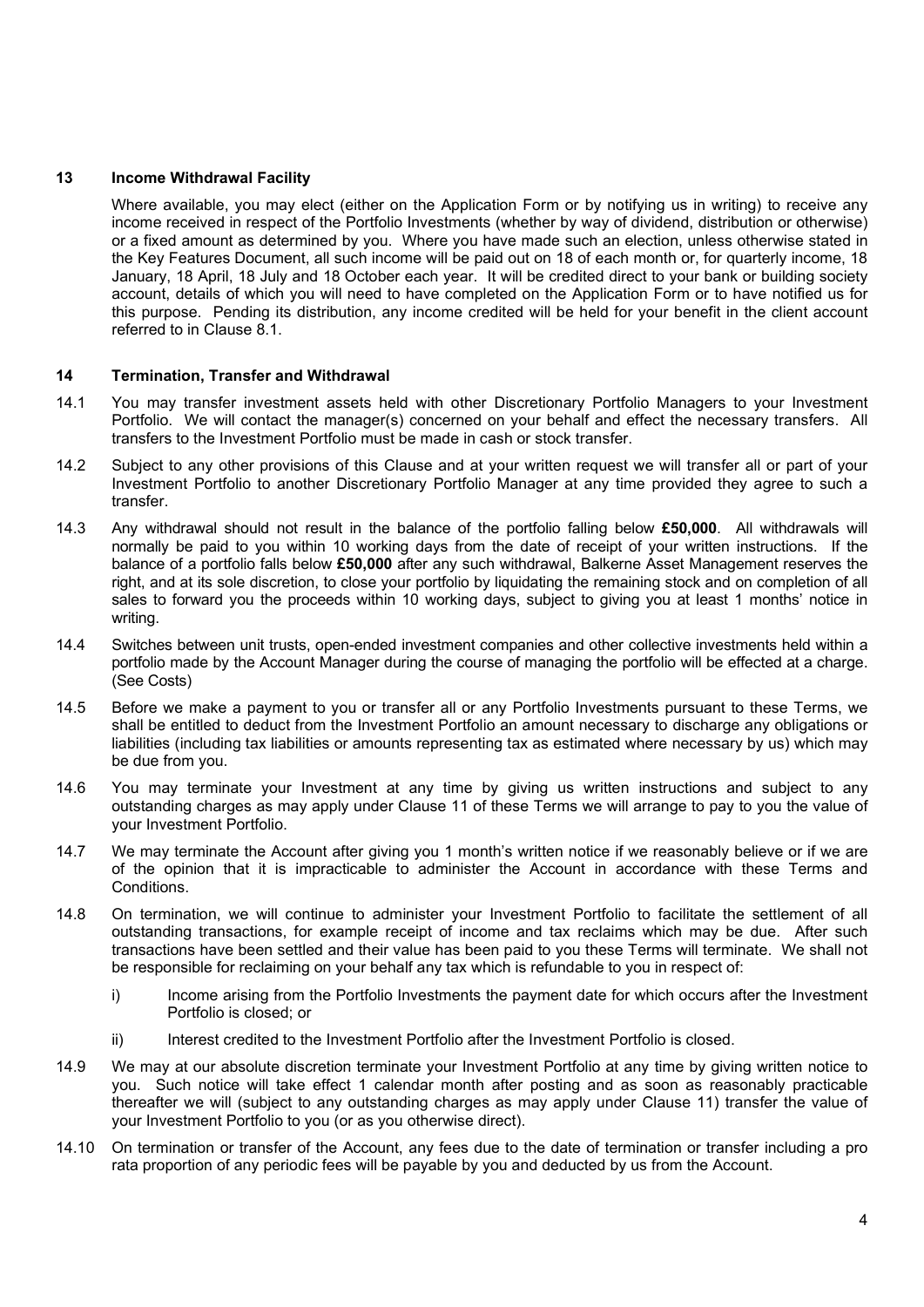# 15 Complaints and Compensation Rights

15.1 You should address any complaints in connection with the Investment Portfolio to:

## The Compliance Officer Capel Court Plc 1 Balkerne Hill, Colchester, CO3 3FG

If you cannot settle your complaint with us, you may be entitled to refer it on to the Financial Ombudsman Service, details of which are:

## The Financial Ombudsman Service Exchange Tower, London, E14 9SR

You may also contact the Ombudsman via phone: 020 7964 1000 (Switchboard), email: complaint.info@financial-ombudsman.org.uk or visit their website: www.financial-ombudsman.org.uk

The Financial Ombudsman Service is free to use and offers an impartial and mediatory approach to resolving disputes involving financial services and products.

15.2 Balkerne Assert Management as a trading style of Capel Court Plc is covered by the Financial Services Compensation Scheme (FSCS). You may be entitled to compensation from the scheme if we cannot meet our obligations. The limits for compensation are set out by the FSCS as follows:

#### Investments: 100% of the first £85,000

15.3 Further information about compensation scheme arrangements is available from the Financial Services Compensation Scheme, details of which may be provided to you on request from our Administrative Office or by visiting their website at www.fscs.org.uk

#### 16 General

- 16.1 You or your appointed agent may inspect contract notes, vouchers and entries in our books (manual and electronic) which relate solely to your investments. We reserve the right to provide copies only if to do otherwise would allow access to information relating to other clients. All our transaction records are retained for at least six years.
- 16.2 Information about you and the conduct of your Account may be put onto our database and used by us. This information may also be disclosed to others to provide you with the service applied for, for the purposes of fraud prevention, audit and debt collection, and so that services may be processed for us (in the UK and abroad).
- 16.3 To help improve our service and in the interests of security, we may monitor and/or record your telephone calls with us. Our recordings are and shall remain our sole property.
- 16.4 Balkerne Asset Management shall be entitled to rely on and shall not be liable for any actions taken or omitted to be taken in good faith, pursuant to any communication received from you which is not in writing.

 Balkerne Asset Management shall be permitted to refuse the instructions of a client where the execution of such would not match the investment objectives already agreed upon. If such instructions are executed, it will be at the client's own risk.

16.5 You will be liable to pay any applicable Value Added Tax chargeable in respect of any charges or fees payable by you under the Investment Portfolio. If there are insufficient un-invested monies in your Investment Portfolio to pay any charges or fees which become due to us, we shall be entitled to deduct from any future Receipts, or dispose of Portfolio Investments, for the purpose of realising an amount necessary to pay such fees.

#### 16.6 The value of the shares and the income from them can go down as well as up.

16.7 We will not be liable for any loss arising from strikes, interruption of power supplies, machinery or computer (hardware or software) failures or causes beyond our control. We will also not be liable for losses arising from your investment in the Investment Portfolio unless caused by our negligence, fraud or wilful default.